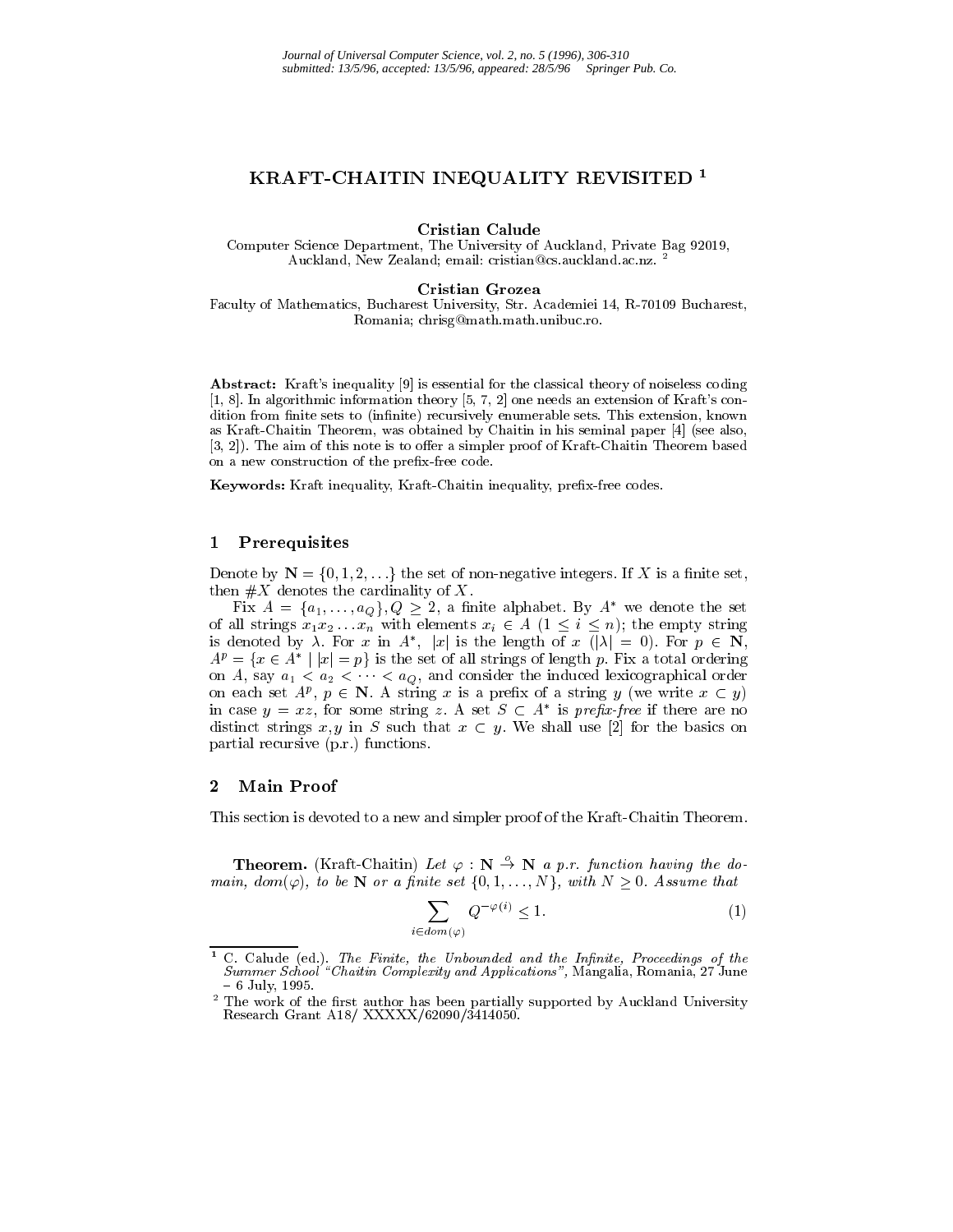There exists (and can be effectively constructed) an injective  $p.r.$  function

$$
\Phi: dom(\varphi) \to A^*
$$

such that for every  $i \in dom(\varphi)$ ,

$$
| \Phi(i) | = \varphi(i),
$$

and

$$
\{\Phi(i) \mid i \in dom(\varphi)\}\
$$

is a prefix-free set.

*Proof.* We will construct three sequences  $(M_n)_{n \in dom(\varphi)}$  (of finite subsets of A ),  $(m_n)_{n \in dom(\varphi)}$  (of non-negative integers),  $(\mu_n)_{n \in dom(\varphi)}$  (of strings over A) as follows:

$$
m_n = \max\{|x| \mid x \in M_n, \|x| \le \varphi(n)\},\
$$
  

$$
\mu_n = \min(M_n \cap A^{m_n}),
$$

where min is taken according to the lexicographical order.

The sets  $M_n$  are constructed as follows:  $M_0 = {\lambda}$ , and if  $M_1, \ldots, M_n$  have been constructed and  $\varphi(n + 1) \neq \infty$ , then:

$$
M_{n+1} = (M_n \setminus \{\mu_n\}) \cup T_{n+1},
$$

where

$$
T_{n+1} = \{ \mu_n a_1^j a_p \mid 0 \le j \le \varphi(n) - m_n - 1, 2 \le p \le Q \}.
$$
  
Finally put

$$
\Phi(n) = \mu_n a_1^{\varphi(n)-m_n}.
$$

The proof consists in checking, by induction on  $\mathcal{L}(\mathbf{A})$  , the following vector on n  $\mathcal{L}(\mathbf{A})$ conditions:

- A)  $\sum_{x \in M_n} Q^{-|x|} = 1 \sum_{i=0}^{n-1} Q^{-\varphi(i)}.$
- **D**) For all  $p \ge 0$ ,  $\#(A^p \sqcup M_n) \le Q 1$ .
- C) The string  $\mu_n$  does exist.
- D) The sets  $M_n$  and  $\{\Phi(0), \Phi(1), \ldots, \Phi(n-1)\}\)$  are disjoint.
- E) The set  $M_n \cup \{\Phi(0), \Phi(1), \ldots, \Phi(n-1)\}\$ is prefix-free.

The induction basis is very simple:  $M_0 = \{\lambda\}$ , so  $m_0 = 0, \Phi(0) = a_1^{\varphi(0)}$ .<br>Consequently,  $\sum_{x \in M_0} Q^{-|x|} = 1 - \sum_{i=0}^{-1} Q^{-\varphi(i)}$ . For all  $p \ge 1, \#(A^p \cap M_n) =$ 0 <sup>Q</sup> 1. Finally, 0 <sup>=</sup> and the last two conditions are vacuously true.

Assume now that conditions A)-E) are true for some fixed  $n \geq 0$  and prove that they remain true for  $n + 1$ .

We start by proving the formula

$$
(M_n \setminus \{\mu_n\}) \cap T_{n+1} = \emptyset. \tag{2}
$$

In fact,  $M_n \cap T_{n+1} = \emptyset$ . Otherwise,  $\emptyset \neq M_n \cap T_{n+1} \subset M_n$  and  $M_n$  is prefix-free. So, for some  $0 \leq j \leq \varphi(n) - m_n - 1$  and  $2 \leq p \leq Q$ ,  $\mu_n a_1^* a_p \in M_n \cap T_{n+1} \subset M_n$ . As not in the contrast  $\alpha$  is the model of  $\alpha$  is the contrast of  $\alpha$  is the contract of  $\alpha$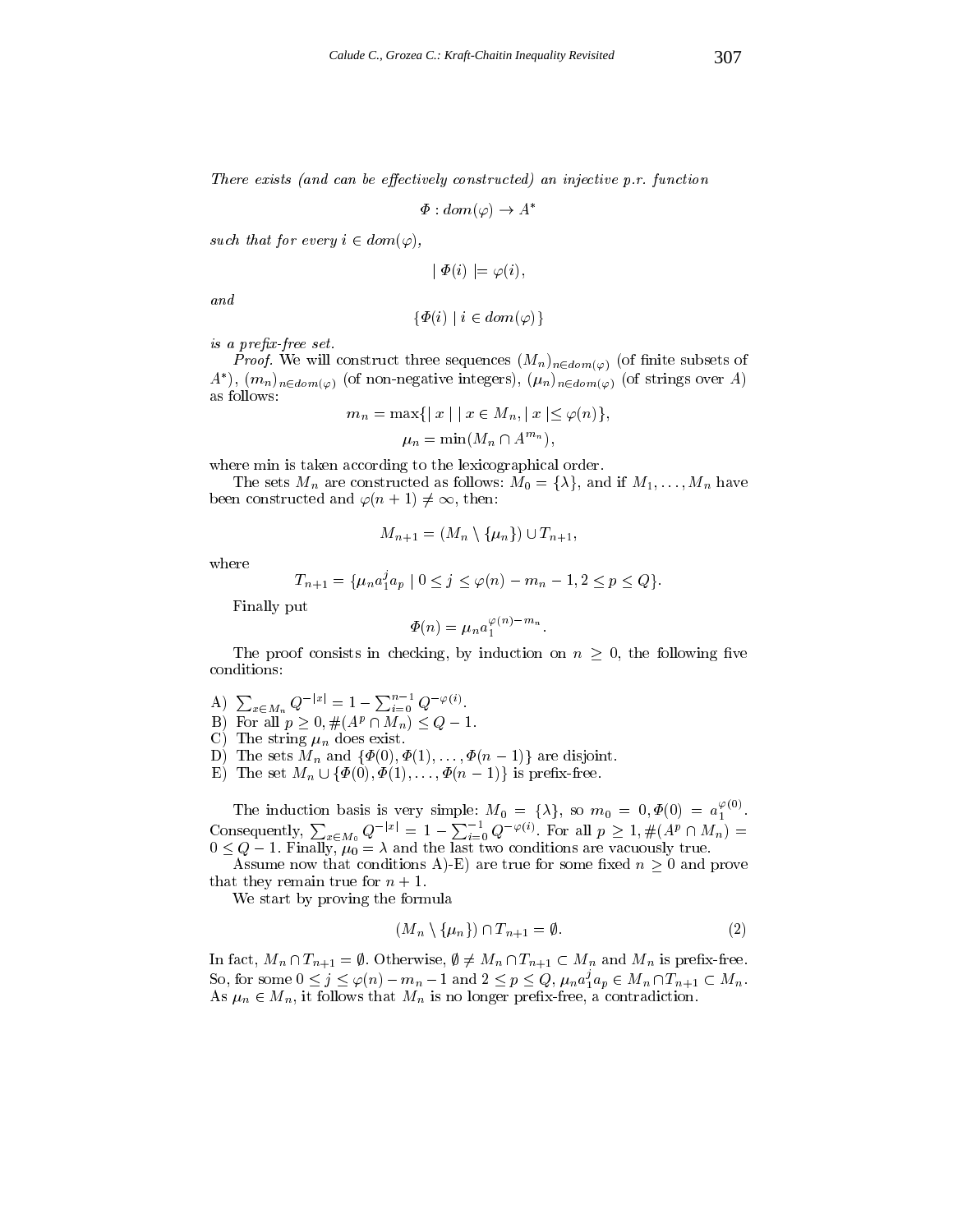We continue by checking the validity of conditions  $A$ )-E). For  $A$ ), using  $(2)$ , the induction hypothesis and the construction of  $M_{n+1}$ , we have:

$$
\sum_{x \in M_{n+1}} Q^{-|x|} = \sum_{x \in (M_n \setminus \{\mu_n\})} Q^{-|x|}
$$
\n
$$
= \sum_{x \in M_n \setminus \{\mu_n\}} Q^{-|x|} + \sum_{x \in T_{n+1}} Q^{-|x|}
$$
\n
$$
= \sum_{x \in M_n} Q^{-|x|} - Q^{-m_n} + (Q - 1) \sum_{0 \le j \le \varphi(n) - m_n - 1} Q^{-(m_n + j + 1)}
$$
\n
$$
= 1 - \sum_{i=0}^{n-1} Q^{-\varphi(i)} - Q^{-m_n} + (Q - 1)Q^{-m_n - 1} \sum_{j=0}^{\varphi(n) - m_n - 1} Q^{-j}
$$
\n
$$
= 1 - \sum_{i=0}^{n} Q^{-\varphi(i)},
$$

provided  $m_n \leq \varphi(n) - 1$ , and

$$
\sum_{x \in M_{n+1}} Q^{-|x|} = \sum_{x \in M_n \cup T_{n+1}} Q^{-|x|}
$$
  
= 
$$
\sum_{x \in M_n \setminus \{\mu_n\}} Q^{-|x|} + \sum_{x \in T_{n+1}} Q^{-|x|}
$$
  
= 
$$
1 - \sum_{i=0}^{n-1} Q^{-\varphi(i)} - Q^{-m_n}
$$
  
= 
$$
1 - \sum_{i=0}^{n} Q^{-\varphi(i)},
$$

in case  $m_n = \varphi(n)$  (and, consequently,  $T_{n+1} = \varnothing$ ).

For B) we note that in case  $\kappa < m_n$  or  $\kappa > \varphi(n)$  we have

$$
M_{n+1} \cap A^k = M_n \cap A^k.
$$

For  $k = m_n$ ,

$$
#(M_{n+1} \cap A^k) = #(M_n \cap A^k) - 1,
$$

so in all these situations B) is true by virtue of the inductive hypothesis. In case

$$
m_n + 1 \le k \le \varphi(n),\tag{3}
$$

we have

$$
M_{n+1} \cap A^k = T_{n+1} \cap A^k. \tag{4}
$$

Indeed, if  $x \in A^k$  and k satisfies (3), then  $x \notin M_n$ . For such a k,

$$
M_{n+1} \cap A^k = ((M_n \setminus \{\mu_n\}) \cup T_{n+1}) \cap A^k
$$
  
= ((M\_n \setminus \{\mu\_n\}) \cap A^k) \cup (T\_{n+1} \cap A^k)  
= (M\_n \cap A^k) \cup (T\_{n+1} \cap A^k)  
= T\_{n+1} \cap A^k.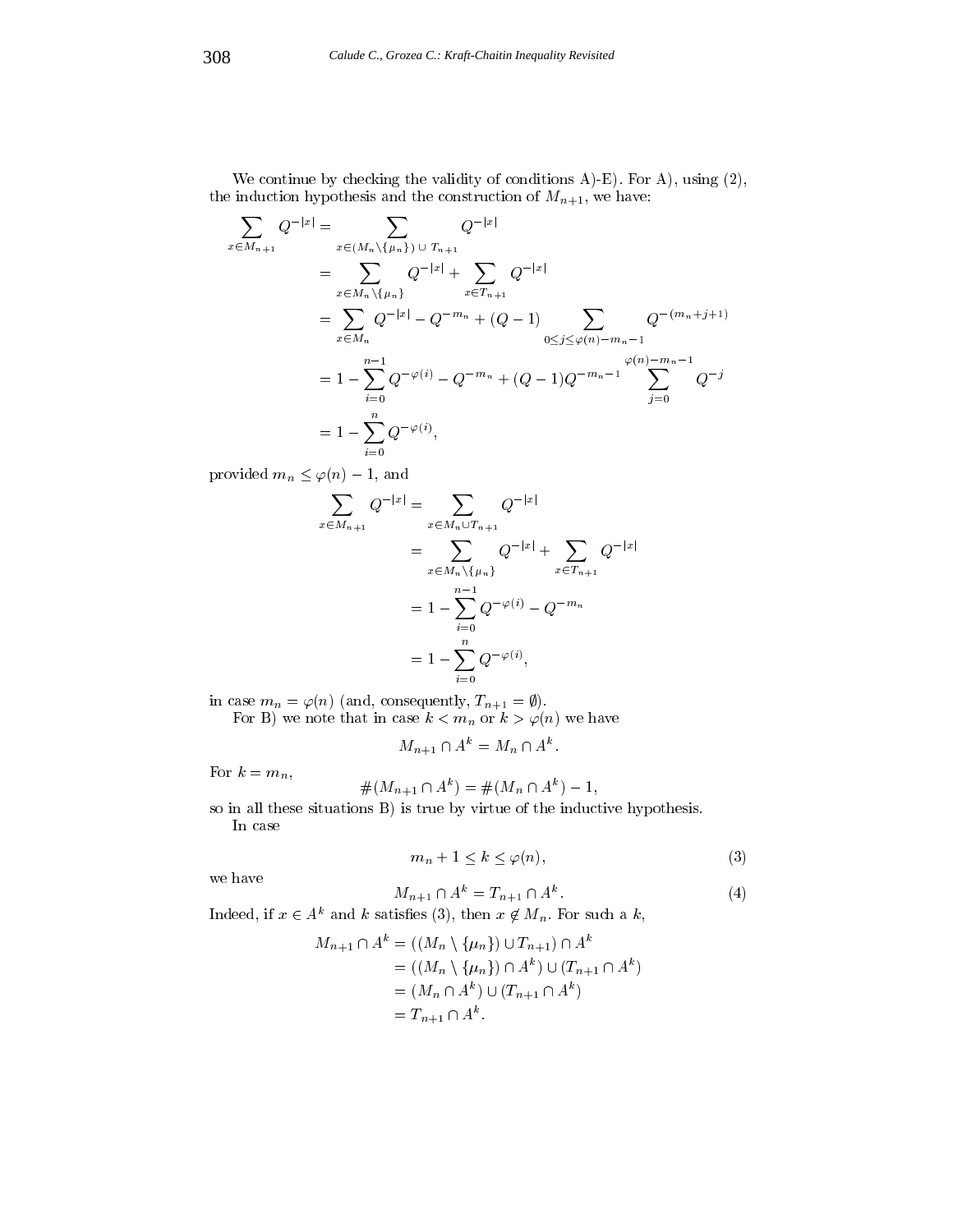In view of  $(4)$ ,

$$
#(M_{n+1} \cap A^k) = #(T_{n+1} \cap A^k) = Q - 1.
$$

For C),  $\mu_{n+1}$  does exist if in  $M_{n+1}$  we can find at least one string of length less or equal than  $\varphi(n + 1)$ . To prove this we assume, for the sake of a contradiction, that every string in  $M_n$  has length greater than  $\varphi(n + 1)$ . We have:

$$
\sum_{x \in M_{n+1}} Q^{-|x|} = \sum_{p=0}^{\infty} \sum_{x \in M_{n+1} \cap A^p} Q^{-|x|}
$$
  
= 
$$
\sum_{p=\varphi(n+1)+1}^{\infty} \sum_{x \in M_{n+1} \cap A^p} Q^{-|x|}
$$
  
< 
$$
< \sum_{p=\varphi(n+1)+1}^{\infty} Q^{-p} (Q - 1)
$$
  
= 
$$
Q^{-\varphi(n+1)},
$$

as  $M_{n+1} \cap A^p = \emptyset$ , for almost all  $p \in \mathbb{N}$ , and by  $D$ ),  $\#(M_{n+1} \cap A^p) \leq Q = 1$ . From A) we get

$$
1 - \sum_{i=0}^{n} Q^{-\varphi(i)} = \sum_{x \in M_{n+1}} Q^{-|x|} < Q^{-\varphi(n+1)},
$$

which contradicts the hypothesis (1), thus concluding the existence of  $\mu_{n+1}$ .

In proving D) we write  $M_{n+1} \cap \{\Phi(0), \Phi(1), \ldots, \Phi(n)\}\)$  as a union of four sets:

$$
(M_n \setminus \{\mu_n\}) \cap \{\Phi(0), \Phi(1), \dots, \Phi(n-1)\}
$$
  
\n
$$
T_{n+1} \cap \{\Phi(0), \Phi(1), \dots, \Phi(n-1)\}
$$
  
\n
$$
(M_n \setminus \{\mu_n\}) \cap \{\Phi(n)\}
$$
  
\n
$$
T_{n+1} \cap \{\Phi(n)\}
$$

each of which will be shown to be empty. Indeed, the first set is empty by virtue of the induction hypothesis. For the second set we notice that in case  $\Phi(i) \in T_{n+1}$ (for some  $0 \leq i \leq n-1$ ), then  $\Psi(i) = \mu_n a_1^i a_p$ , for some  $0 \leq j \leq \varphi(n) - m_n - 1$ and  $2 = 1$ , and  $2 = 2$  is not and  $2 = 1$ , and  $2 = 1$  is not as not as not as not as not as not as not as not as not as not as not as not as not as not as not as not as not as not as not as not as not as not as not as not  $-$  which is prefix-free by induction hypothesis  $-$  we arrive to a contradiction. Further on we have  $\zeta(r)$  for  $\eta$  and  $\eta$  and  $\eta$  and  $\eta$  and  $\eta$  is not in  $\eta$  is and  $\eta$  is a nonprefix-free. Finally,  $\Phi(n) \notin T_{n+1}$  by virtue of the construction of  $\Phi(n)$  and  $T_{n+1}$ . For E) we write

$$
M_{n+1} \cup \{ \Phi(0), \Phi(1), \ldots, \Phi(n) \} = (M_n \setminus \{ \mu_n \}) \cup \{ \Phi(0), \Phi(1), \ldots, \Phi(n-1) \} \cup T_{n+1} \cup \{ \Phi(n) \}.
$$

The set  $M_n \cup {\phi(0), \phi(1), \ldots, \phi(n-1)}$  is prefix-free by induction hypothesis;  $T_{n+1} \cup {\Phi(n)}$  is prefix-free by construction. To finish, four cases should be analyzed:

- The set  $(M_n \setminus \{\mu_n\}) \cup \{\Phi(n)\}\$ is prefix-free as  $\mu_n \subset \Phi(n)$  and  $M_n$  is prefix-free.